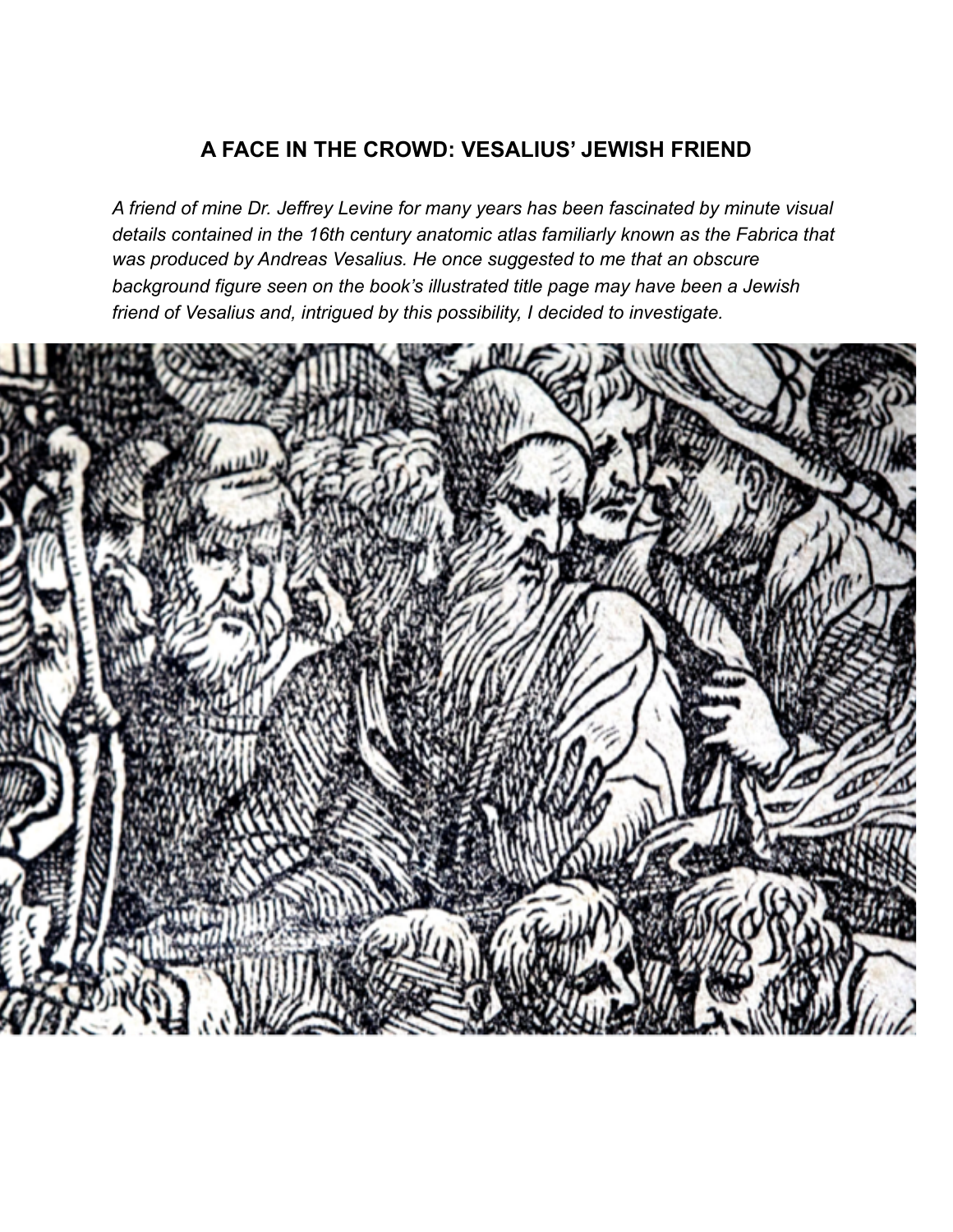The world literature is voluminous concerning Andreas Vesalius' iconic *De humani corporis fabric* (On The Structure of the Human Body) which was published in 1543. As James Ball wrote in 1910, "Vesalius overthrew the idol of authority in anatomy and taught us to look at Nature with our own eye." Harvey Cushing, one of the Flemish anatomist's most enthusiastic biographers, observed that no book has ever received such acclaim yet was read by so few." In our own time fewer still have seen more than a reproduction or two of a skeleton or "muscleman" in a history book.

The massive atlas, known as the *Fabrica*, contains 659 folio pages of text, 34 pages of index and 6 pages of preface, but its importance relates to the 273 graphics themselves. Scholarly attention has focused mainly on those aspects relating to the *Fabrica's* seminal role in medical history but the elaborate title page is of particular beauty -- as historian Charles D. O'Malley said of it, "there can be no question that the woodcut ranks among the finest achievements of the art of the engraver in the 16<sup>th</sup> century." Vesalius is shown performing a public dissection upon a female cadaver in an anatomic theater, surrounded by a motley crowd of ninety onlookers. Since in the accompanying text Vesalius didn't identify any of them, historians have had a field day speculating about individual identities, picking over fine details as assiduously as the Flemish anatomist examined muscles and bones.

Vesalius was known to personally plan every detail so there was nothing haphazard about the mob scene displayed on the title page where perhaps hidden in plain sight were background features which reflected conditions in 16<sup>th</sup> century Europe. If deliberately placed by Vesalius, there were numerous precedents for including coded content in Renaissance art. Indeed Benjamin Blech and Roy Doliner suggested in *The Sistine Secrets* that Michelangelo's ceiling in the Sistine Chapel, painted some three decades earlier (1508-1512), contained subversive symbols of which the artist's patron Pope Julius II wouldn't have approved. The authors noted that "every single element of Renaissance art has an inner significance: the choice of subject and protagonists, the faces selected for different characters in the work…their positions, stances, gestures and juxtapositions…all have hidden meanings."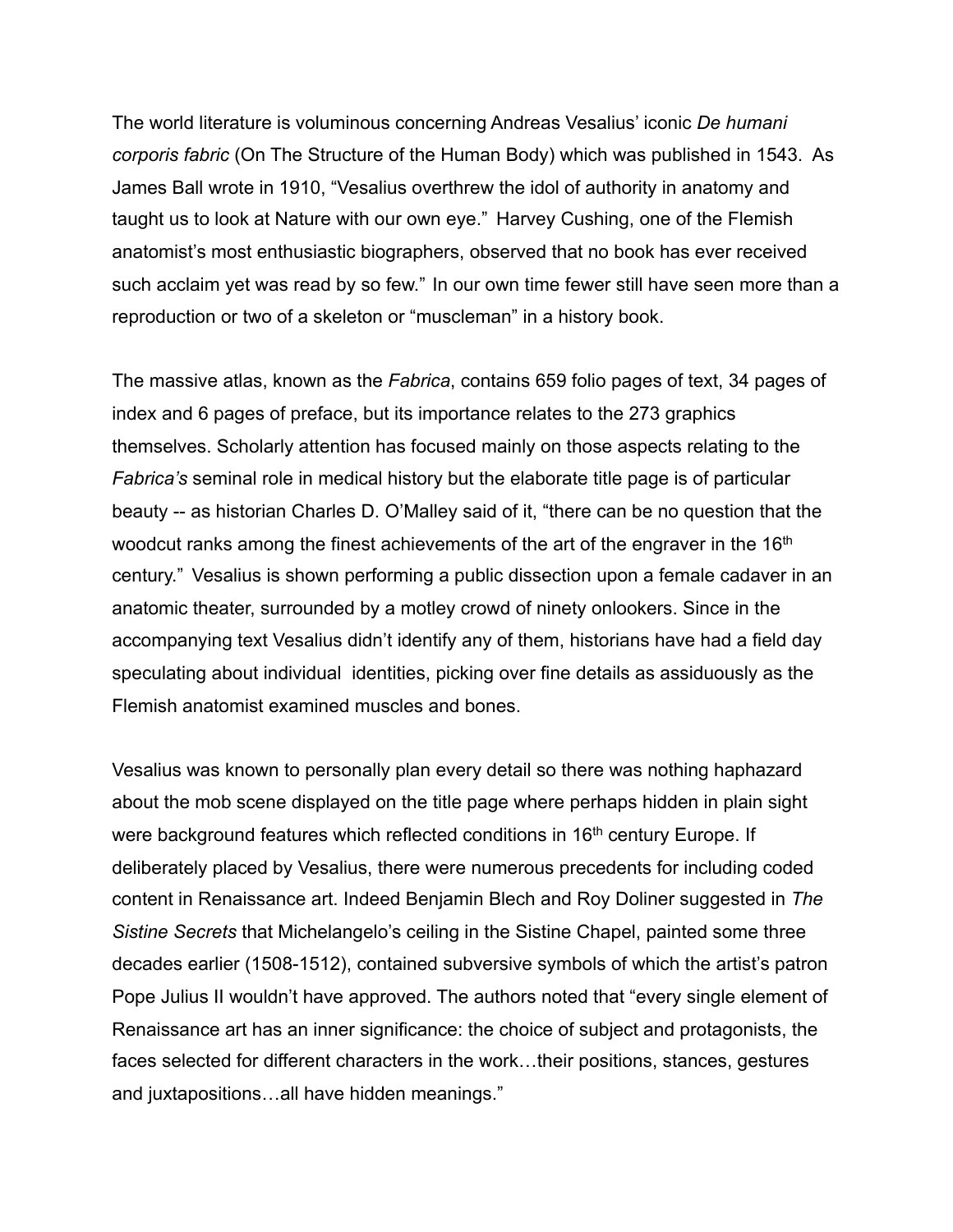Appearing in the top row of the dissection scene is a bearded man wearing a cylindrical hat - a single face in the motley crowd jostling to have a look. He is removed from the main action and appears troubled either by what he is witnessing or by what his neighbor is whispering in his ear. Over the centuries, scholars have suggested that he was Lazarus de Frigeis (alt. Lazarro Hebraeo Frigeis, Lazari Ebreo, Lazaro Freschi) a Jewish physician whom Vesalius wrote had taught him the Hebrew words for certain bones. In medieval paintings Jews often were depicted as goats, dogs, monkeys or odious characters but this individual appears among the others as an equal and wears no distinguishing badges to mark him as a Jew. However, the University of Padua where Vesalius was working was a center of Humanism where Jewish students were exempted from wearing distinctive hats or badges; on occasion, privileged Jewish physicians also were granted this concession. Indeed, both in appearance and garb this figure is almost identical with a woodcut engraving of a contemporary Jewish physician Moses Hamon (1496-1554) whose family fled Spain for Constantinople and who in his maturity became personal physician to Sultan Suleiman the Magnificent.

Perhaps placing Lazarus de Frigeis in the crowd around the dissection table was a way of expressing gratitude for his help with Hebrew and in the accompanying text Vesalius provided additional information. According to Charles O'Malley's translation of Vesalius' Latin:

*Almost all [of the lettering] was taken from the Hebrew translations of Avicenna through the efforts of Lazaro de Frigeis, a distinguished Jewish physician and close friend with whom I have been accustomed to translate Avicena.*

Historian Daniel Garrison's translation (2013) was almost identical:

*Almost all taken from a Hebrew translation of Avicenna with the aid of a prominent physician and close friend of mine, Lazarus Hebraeus de Frigeis with whom I am accustomed to work on Avicenna.*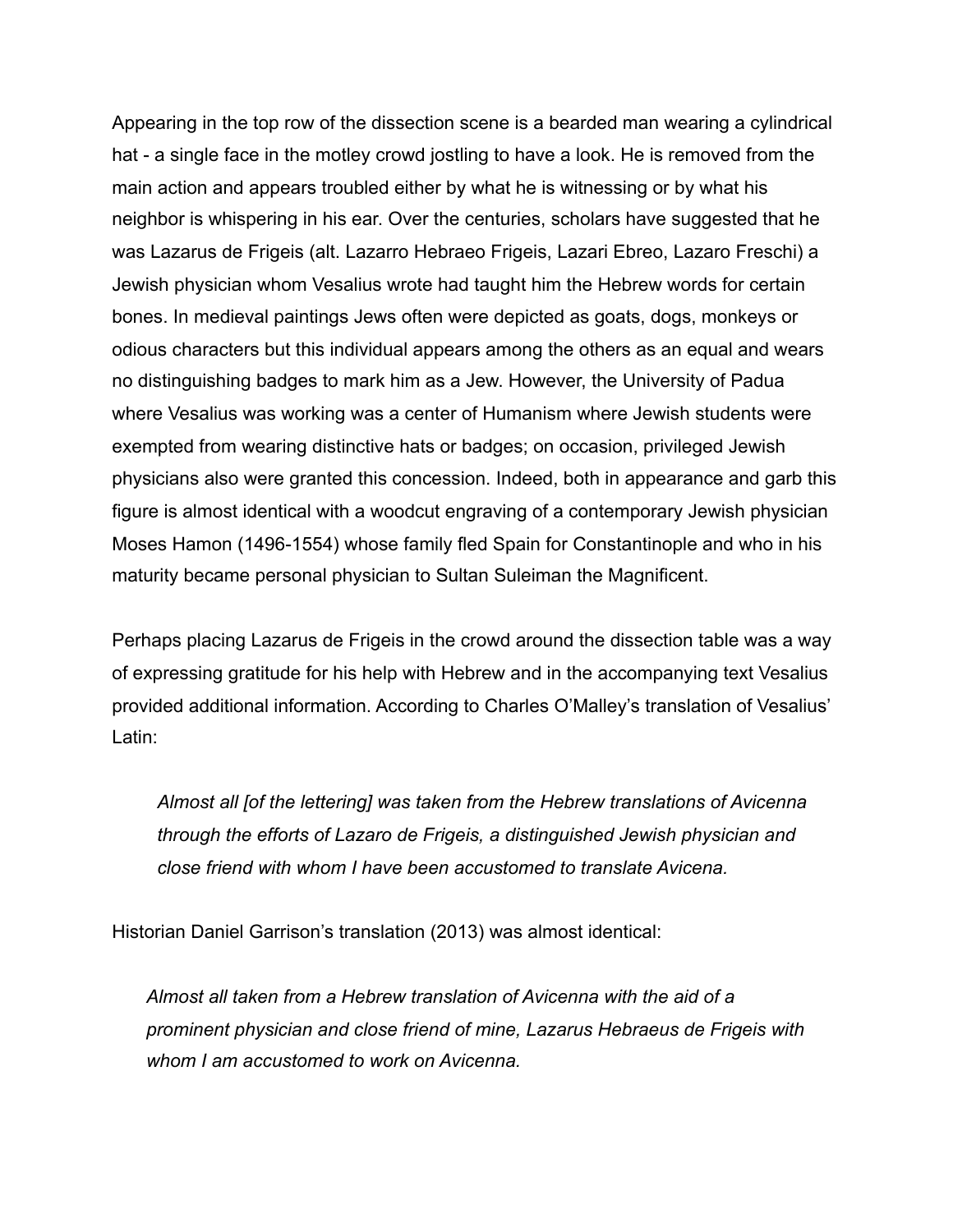It wasn't Vesalius' practice to publicly acknowledge either friends or foes so such generous recognition is noteworthy, especially when referring to a Jew. According to historian Jonathan Elukin, though, it's simplistic to view Jewish life merely in terms of persecution and marginalization for although conditions during the 15<sup>th</sup> and 16<sup>th</sup> centuries may have been harsh, many Jews developed social relationships with gentiles and there was a network of Christian, Jewish and Muslim intellectuals which spanned the Mediterranean world. Nevertheless if friendship between Vesalius and Lazarus de Frigeis in relatively tolerant Padua would not have been remarkable, surely it might have been risky during this tempestuous period.

By the 1540s Jews had long since been expelled from Iberia, France and most of Europe. In Italy there'd been an influx of émigrés and there were established ghettoes in Venice (1516) and later Florence and Rome. However, far more concern was directed toward Protestant reformers in northern Europe than with downtrodden Jews. To be sure, with the onset of the Renaissance many of Italy's elite were seeking Jewish scholars for personal instruction in Hebrew. Humanists not only returned to Greek but also to Hebrew and by 1514 Hebrew was a required subject at the Vatican university. At best, Vesalius' knowledge of Hebrew was rudimentary so in order to provide Hebrew words for bones he needed help. Although his "close" friend Lazarus (an alternate translation describes him as his "intimate" friend) may have taught him Hebrew equivalents, modern scholars have suggested that the result was "most chaotic and variable. To be sure Hebrew words appeared in only three pages and one marginal note in the massive *Fabrica* suggesting that Hebrew medical terminology was not yet standardized during the Vesalian period.

During the Middle Ages Avicenna's fourteen volume *Canon of Medicine* was a standard medical text at many universities, but by the early 16<sup>th</sup> century some iconoclasts were complaining about the "tyranny" of Avicenna who to them represented the stultified Arabic influence which then "occupied" Italian medical schools. Nevertheless, the young Flemish anatomist's departure from Galenic hegemony angered his conservative elders. Avicenna surely represented an important virtual ally for when there was a conflict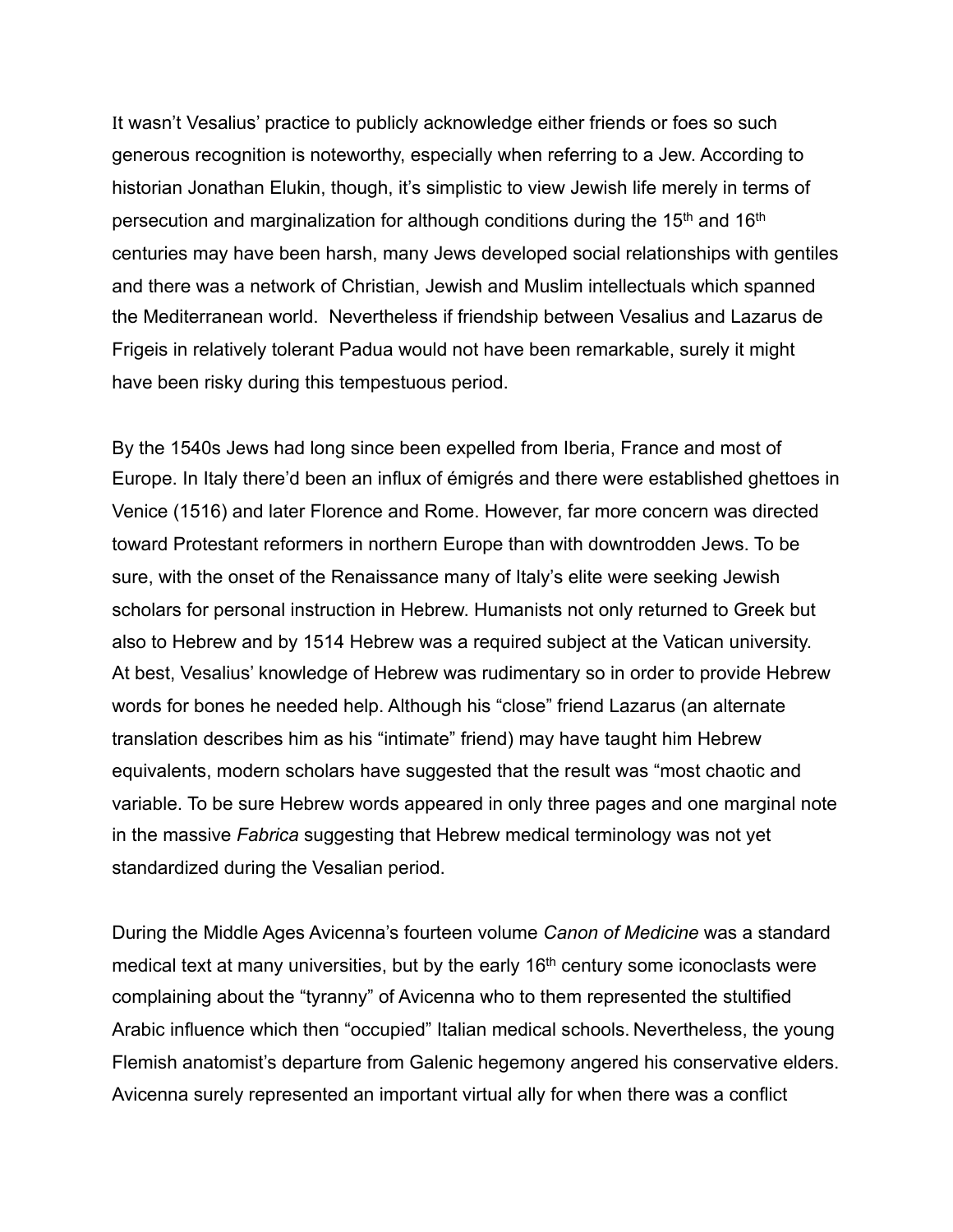between Galen and Aristotle, especially about anatomy, Avicenna often took the side of the latter, which supported Vesalius' contention that Galen was not infallible.

A Hebrew translation of the *Canon* which appeared in Naples in 1491 seems to have been the text used by Vesalius and Lazarus and soon several more Hebrew translations were published in Venice. One was written by the prominent Jewish physician Jacob Mantino, a contemporary of Vesalius, who reputedly was the most prolific translator of Greek and Arabic medical texts to Hebrew. Mantino's family had been exiled from Spain in 1492 and by the time he arrived in Venice in 1528, as an eminent physician he was exempted from wearing the pointed "Jew hat." Jacob Mantino came to the attention of Pope Paul III who employed him as a court physician and later appointed him professor of medicine at the University of Rome (using the name Giacomo Ebreo). But the life of a court physician could be perilous and Mantino ran afoul of Cardinal Sadolet who denounced him and convinced the Pope to issue a Bull which temporarily suspended the privileges of all Jewish physicians. There can be no doubt that both Vesalius and Lazarus were well aware of the shifting fortunes of Jewish physicians like Jacob Mantino and, as we shall soon see, this might have been influential in events to come.

## WHO WAS LAZARUS DE FRIGEIS?

Although the authoritative biographer Charles O'Malley stated that our bearded spectator in the *Fabrica's* dissection scene "most likely" was Vesalius' Jewish friend, further identification of him remained "an unsolved puzzle." During the  $16<sup>th</sup>$  century Jews didn't use surnames and Frigeis probably referred to a location, probably in northern Europe - Lazarus from Frigeis. Historian Mordecai Etziony was critical of the Hebrew writing used in the *Fabrica*: "If…we are to suppose that both the Hebrew equivalents and their transliterations were written for Vesalius by his Hebrew friend Lazarus de Frigeis…then we must credit the latter with little knowledge of Hebrew since some of the grammatical mistakes are inexcusable for a connoisseur of the language."

Whatever his aptitude in Hebrew, several modern Italian scholars have suggested that at the very same time that the two friends were studying Avicenna, Lazarus had more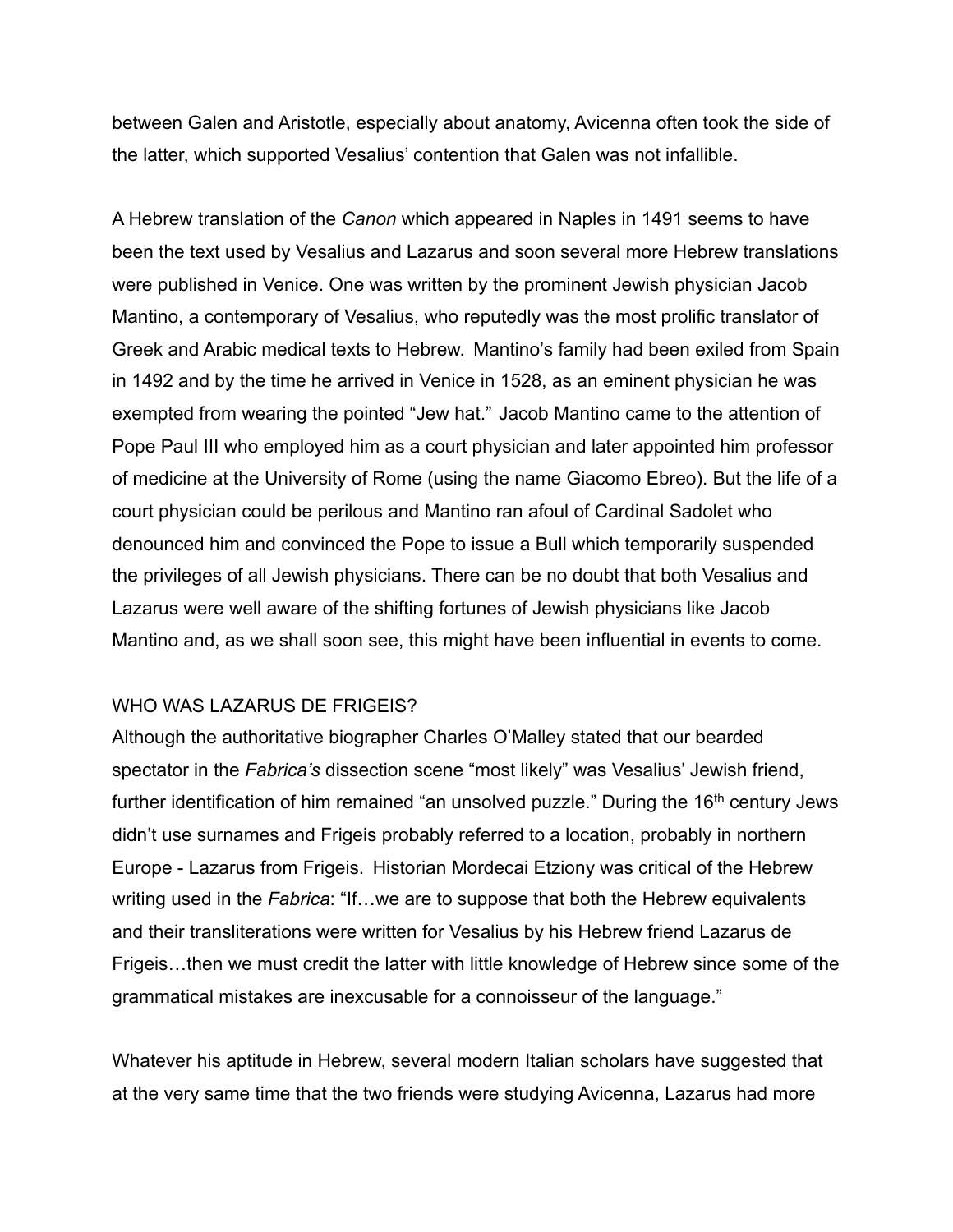important things on his mind. Indeed he was in the process of becoming a New Christian or *converso* and after his conversion, probably in 1550, changed his name to Giovanni Battista de' Freschi Olivi. What follows next is derived from several Italian sources which, in turn, were based on published records of the Venetian Inquisition which was heating up during the 1540s.

There being no evidence that Lazarus de Frigeis was either a "distinguished" or "prominent" physician, It is difficult to understand why Vesalius referred to his friend in this way. Indeed it would seem that the sobriquet might more aptly be applied to his own physician father Raphael de Phrigiis (a.k.a. Raffaele Fritschke) who not only was a scholar but also an influential rabbi in Padua and an authority on Jewish law. When Raphael died in 1540, his will requested a traditional Ashkenazic Jewish burial and left a considerable fortune to his three sons Lazarus, Benjamin and Isaac. However, his extensive collection of books on humanities, logic, medicine, philosophy and Hebrew were bequeathed to Lazarus alone. Apparently he was the most studious son and it's possible that the Hebrew translation of Avicenna's *Canon* that the friends were reading came from Raphael's library.

After Lazarus completed his medical studies in Padua in August 1540, he was granted permission to take the examination which would qualify him to practice medicine in Padua, including care of Christian patients. Vesalius had obtained his medical diploma in 1539 and immediately the Flemish prodigy was appointed chief of surgery – an impressive fast track. Since Lazarus didn't graduate until the next year he was a novice so that the relationship between these "close friends" must have been more like that of teacher and student, albeit they probably were about the same age.

In 1547, five years after the manuscript of the *Fabrica* was finished, Lazarus moved to Venice where he joined the Ashkenazic community and petitioned the chief rabbi for permission to live in the "old" ghetto. (In fact this was a misnomer because the "old" *ghetto vecchio* was an expansion in 1541 of the original *ghetto nuovo* of 1516 in order to accommodate an influx of Levantine (Turkish) Jews.) It's unclear why Lazarus wished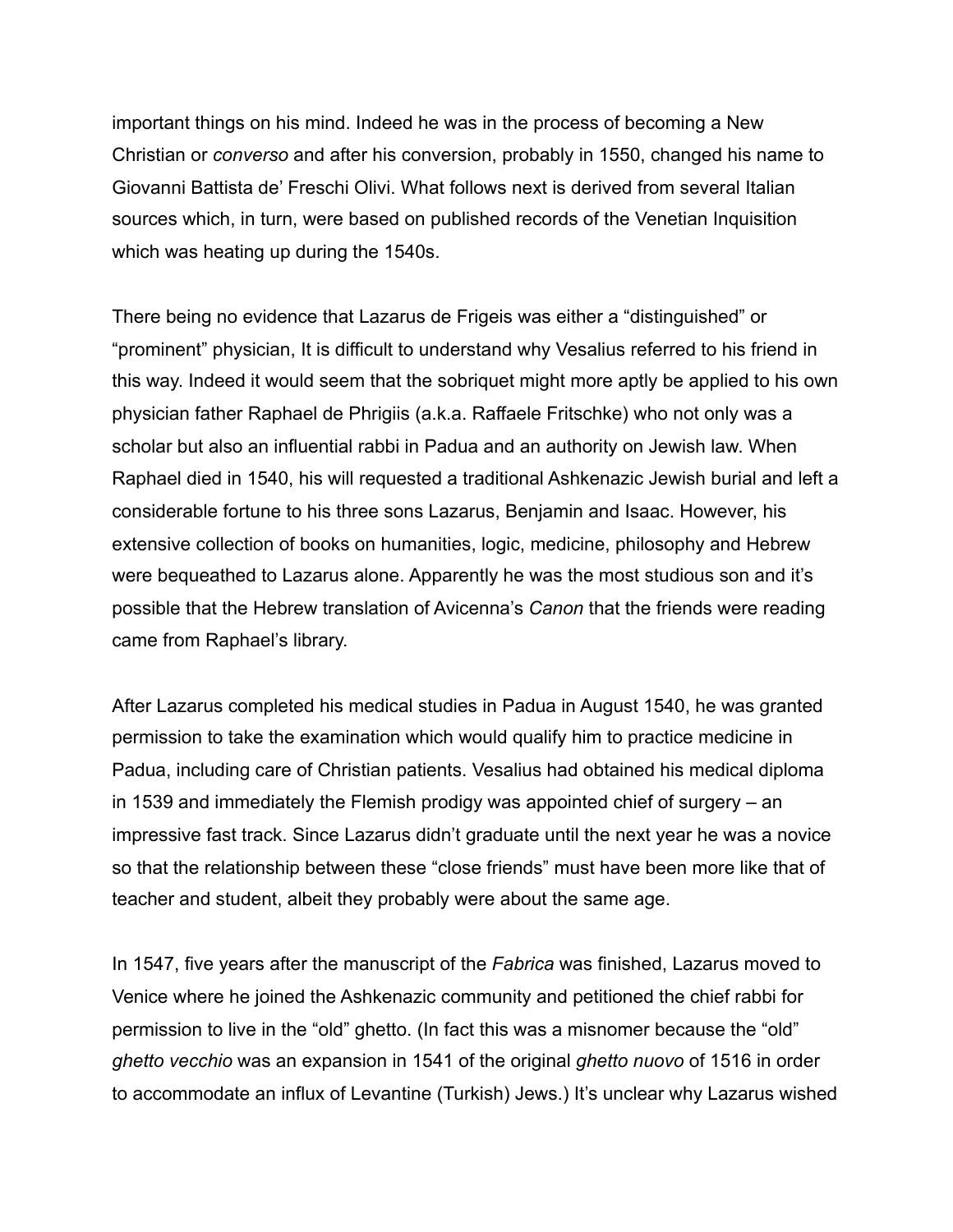to live in this area which was described as being "old, ruined and in a bad state" but by 1550, shortly after the time of his conversion, as Giovanni he was living outside the ghetto and by the next year he was granted additional privileges that were afforded Christian physicians.

In his new identity Giovanni became a virulent Jew-hater and participated in a Venetian commission which one Sabbath day (October 21, 1553) burned more than a thousand copies of the Talmud and other holy books in the Piazza San Marco. His singular contribution was to advise the commission on what blasphemous books in addition to the Babylonian and Jerusalem Talmuds should be heaped on the fire. The former Lazarus de Frigeis boasted, "I have persecuted, and continue to persecute, those blasphemies and insults that are contained in the books of the Jews, and will go on so doing as long as I live, and after death if that is possible, taking no account of danger, enmity, retaliation or injuries to my body."

Whether Lazaro/Giovanni's appalling behavior was sincere or a way of covering his tracks is pure speculation but the *converso* didn't get off easily. He'd convinced his elderly mother Elena to be baptized along with the rest of the family (when his wife refused he divorced her) but although she agreed Elena had grave misgivings. She became deranged and an accuser claimed that at Sunday Mass "she made ugly faces, said bad words" and yelled at the priest, "You're lying through your teeth." In 1555 the matter was formally investigated by The Holy Office of Venice which concluded that the old woman's ravings were due to madness rather than the words of a deliberate blasphemer. During his mother's trial, testimony given by a woman named Maddalena identified Giovanni as the former Jewish physician Lazarus, but now he had some standing with the Holy Office since he'd collaborated in the destruction of the Talmud. Giovanni argued that his mother was possessed by evil spirits and either was a lunatic or melancholic; surely this was the work of the Devil singling out the mother of a fearless prosecutor of Jewish blasphemy. Perhaps because of his stellar record, when no public institution would take her in, Elena was committed to perpetual confinement in her son's house. When Lazarus died, sometime between 1555 and 1560, presumably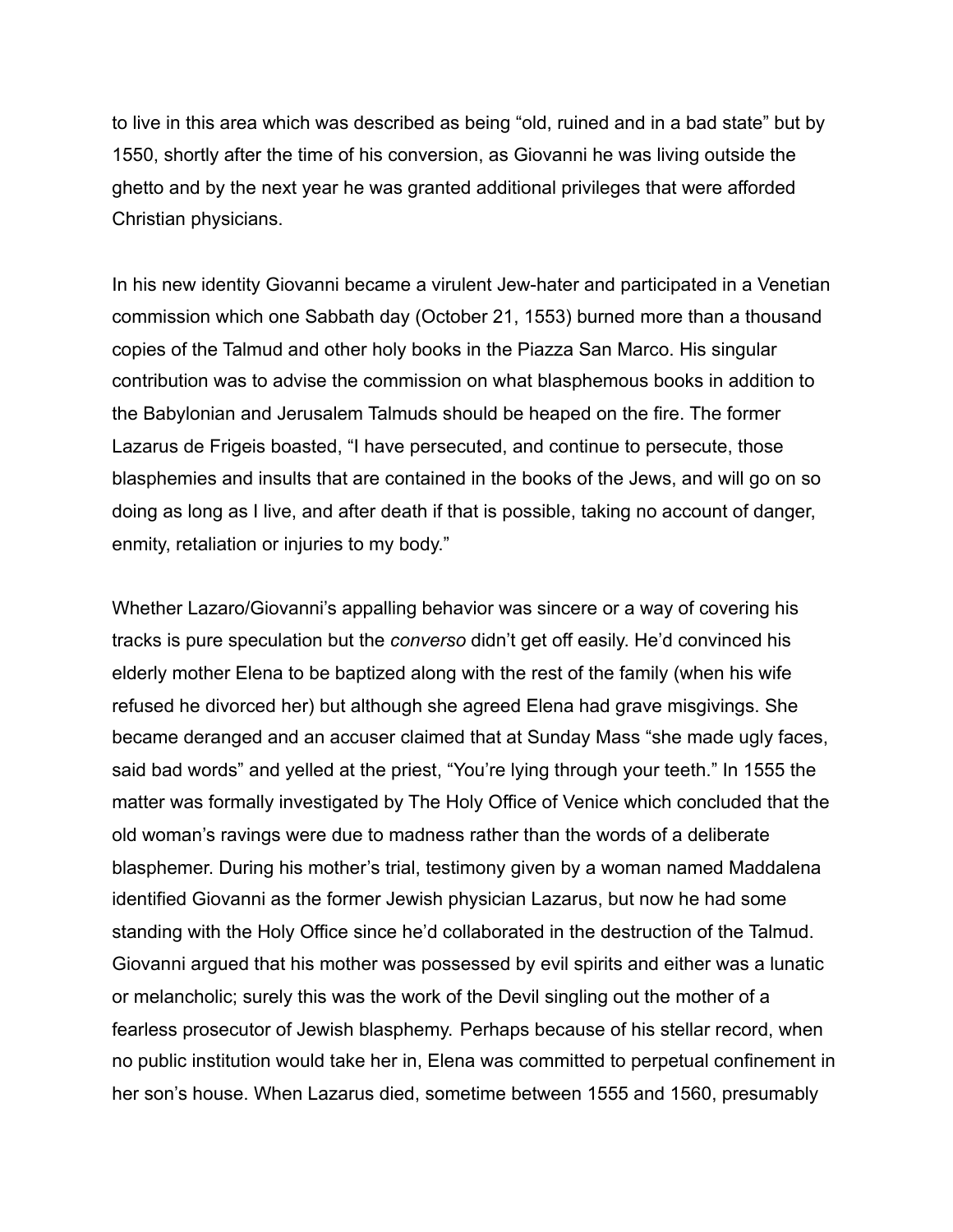he was not buried alongside his father because the Jewish community considered him to be a turncoat – a hostile enemy of his people.

## PADUA: 1537--1542

Even before Lazarus' conversion, a social bond between these two Paduan physicians would have been perfectly natural since the university was notable for its tolerance of Jewish students and faculty members. Despite its proximity to the Vatican, Padua was part of the free Venetian state and was located some twenty-five miles south of the port city. Humanists believed that a person's worth should be judged by their breadth of knowledge and culture, by accomplishments and not by fortune or religion, and the University of Padua sought out the best teachers regardless of their personal beliefs. It relaxed the requirement that graduates avow their belief in Christianity as a prerequisite to obtaining a degree. The first Jewish medical student graduated in 1409 and was followed by hundreds more from all over Europe – eighty between 1517 and 1619. Indeed there were several Jewish faculty members besides Lazarus during this period, including the esteemed Elijah Delmedigo.

The years that Vesalius spent in Padua corresponded with his first public questioning of Galen's accuracy and it was there that he worked on the *Tabulae Anatomicae* (1538), the *Fabrica* (1543) and the abridged manual called the *Epitome* that was published the same month. When the woodcuts of the *Fabrica* were finished, probably in Venice in August 1542 after about three years of work, Vesalius took almost a year off to accompany his precious treasures to Basel where for some seven months he supervised the atlas's completion by the accomplished printer Johannes Oporinus.

# 1543: A MOMENTOUS YEAR

Another epic work of science which appeared in 1543 was Copernicus' *De revolutionibus orbium celestium*. (Legend has it that Copernicus first saw his great work completed on the very last day of his life when he died of a stroke.) That same year Charles V united with England's Henry VIII and attacked France, but more pertinent to Vesalius' future were three other events which occurred at about this time. One was that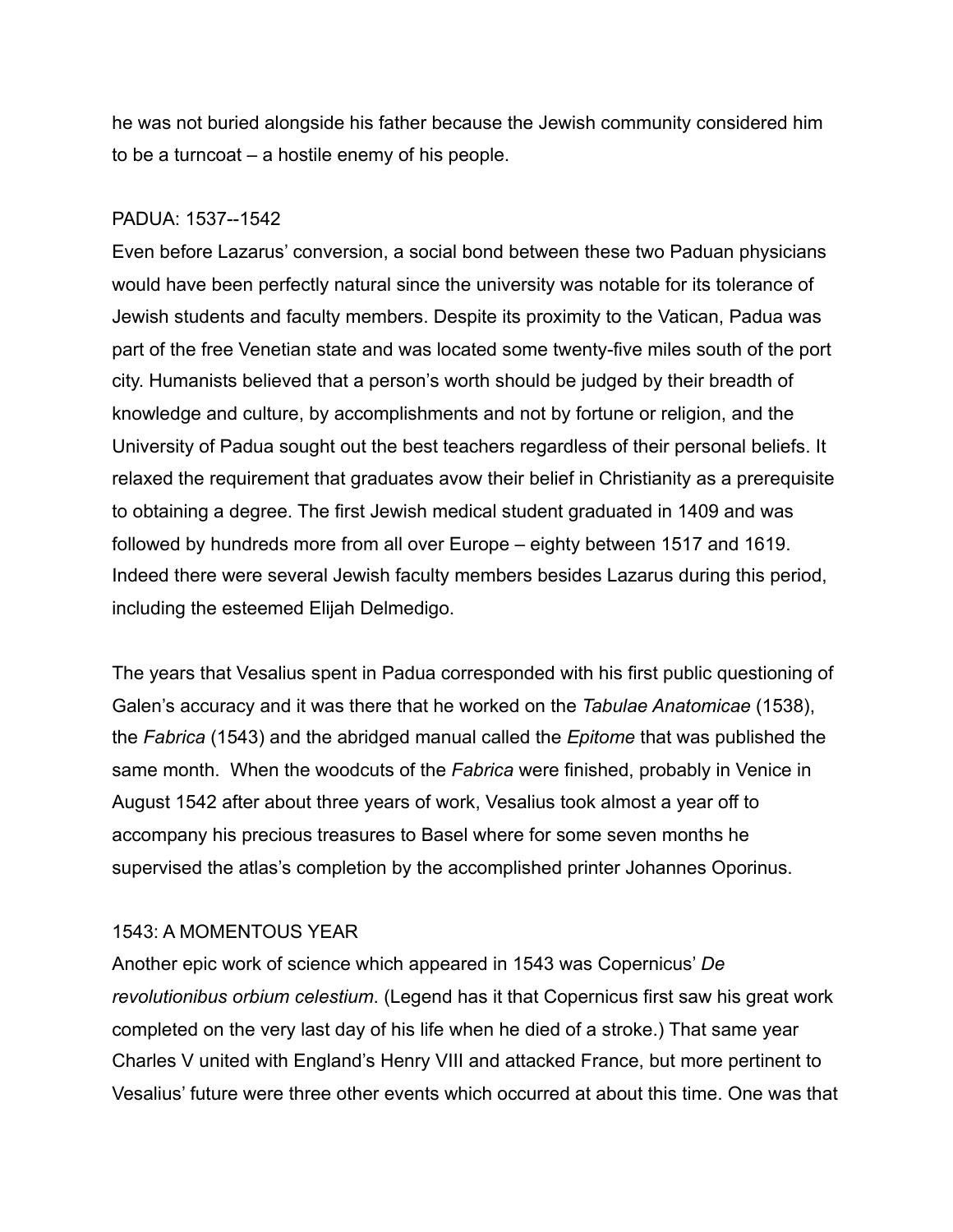Charles V appointed his sixteen year old son Philip as the regent of Spain, who a dozen years later when his father abdicated would assume most of his father's mantles. (Charles had some 79 titles and once complained that they were "more than one head can carry.") Philip was more religiously orthodox and stiff-necked than his father and under his leadership Spain would become the center of the Counter-Reformation. At about this same time the zealous Cardinal Gian Pietro Caraffa initiated the Inquisition in Rome modeled on the Spanish precedent. Six years earlier his baleful influence had been felt in Venice when Caraffa served as a papal agent and now he vowed "to suppress and uproot, permitting no trace [of heresy] to remain… even if my own father were a heretic, I would gather the wood to burn him."

Books were prohibited from being published without approval of his Holy Office and liberalizing doctrines established by the Council of Trent were suspended. Considering all this, it's conceivable that Lazarus de Frigeis' post conversion cooperation with the Inquisition may have been prompted by prevailing suspicion of the faithfulness of *conversos,* burning Jewish books serving as evidence of his sincerity. 1543 also was the year that Martin Luther published his virulently anti-Semitic treatise *The Jews and Their Lies* so that at the same time that Vesalius published his epic work and joined the imperial court as personal physician of Charles V, Europe was in the midst of political and religious turmoil. Surely his choice of what to say or not say in the next edition of the *Fabrica* must be understood within this context.

#### THE VENETIAN INQUISITION

Just what was the political and religious context in the Republic of Venice which governed Padua during Vesalius' most productive years? As described by Brian Pullan, Venice served as a transit town for people on a spiritual journey between two faiths and on a physical voyage between the monolithically Catholic states of western Europe and the religious pluralism of the Ottoman lands.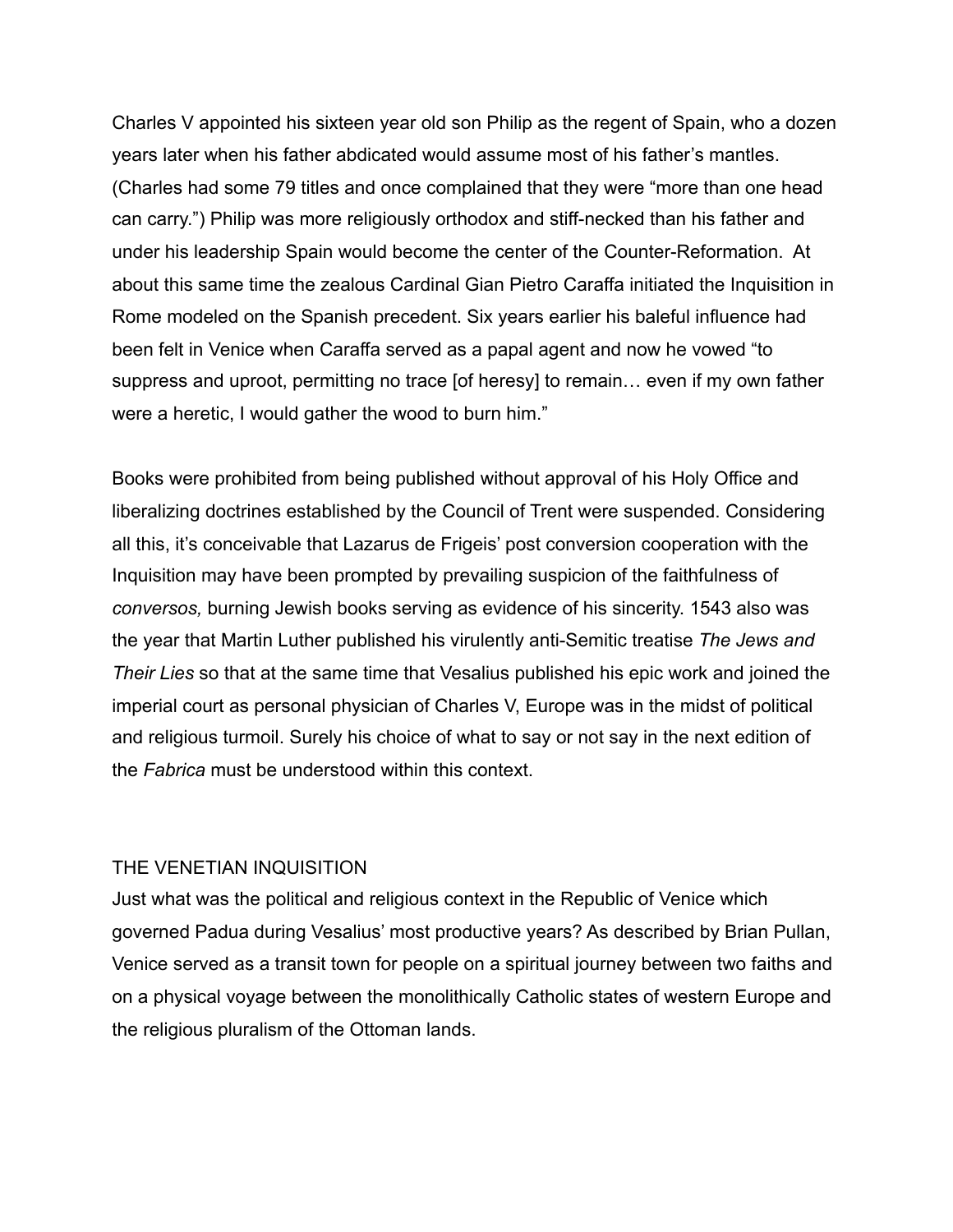*Unambiguously Catholic but famed for its "liberty", it sheltered believer and unbeliever, atheist and zealot, the hesitant and the convinced…. It was often in Venice that Europeans of Jewish blood made their final choice between Christianity and Judaism; those who hesitated and faced both ways, neither conforming fully nor vowing themselves permanently to either creed, were most likely to suffer at the Inquisition's hands."* 

By 1540 an Inquisition was functioning in Venice consisting of a papal nuncio, the patriarch and a Franciscan inquisitor. In 1542 Pope Paul III revived the Inquisition in Rome and by 1547 things began to heat up in Venice. That was four years after Vesalius left to join the imperial court, but a climate of distrust had been building for years. Although professing Jews and people of Jewish descent were seldom a preoccupation of the Inquisitors, they were an alien community and individual cases heard by the Tribunals involved any form of heresy, apostasy or blasphemy – such as the trial of Elena de' Freschi Olivi.

When Cardinal Caraffa was elected Pope Paul IV in 1555, religious fanaticism and persecution heightened. Now Jews, who had been expelled from southern Italy (The Kingdom of Naples) during the 1530s and had found safe haven in Ancona, were given their choice of two options: baptism or burning – sixty three chose the former, twenty four the latter while others fled for their lives. According to historian Sheila Hale:

*Under Paul IV the creativity and search for the truth that we think of as hallmarks of the Italian Renaissance were temporarily replaced by suppression, blind orthodoxy and fear of innovation; but only for as long as he lived. Paul's death four years after his election was greeted in Rome with jubilation. Mobs rampaged through the streets toppling statues of the late unlamented pope and smashing open the cells in which prisoners of the inquisition had been incarcerated. He was succeeded by the moderate conventionally religious Pius IV, an affable man and able bureaucrat, who immediately pardoned those who had participated in the riots and went on to revive the Council of Trent.*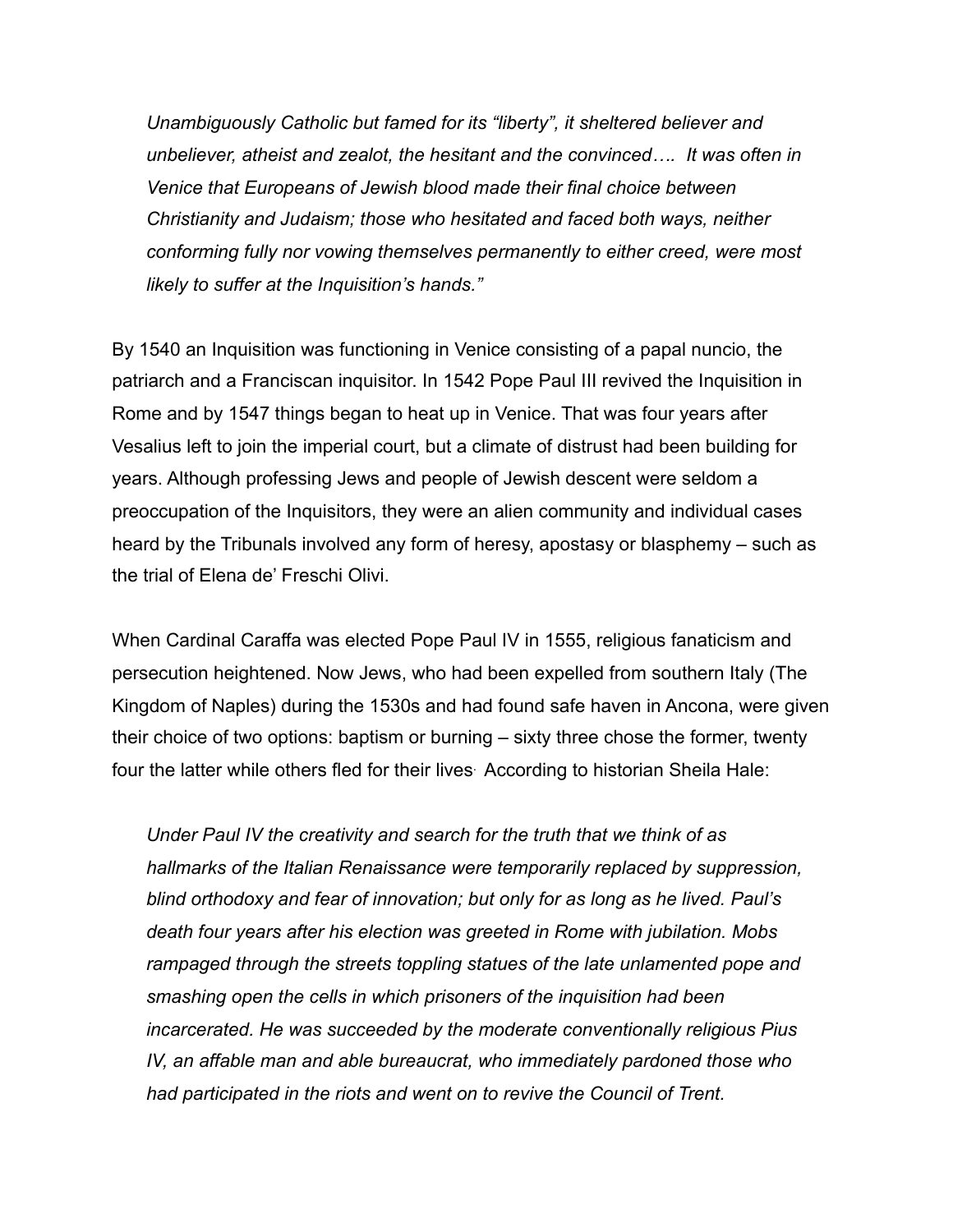There was constant tension between the Roman and Venetian Inquisitions, the latter being less doctrinaire and intended mainly to reconcile religious duty with political independence and economic interest. Its more practical spirit was closer to that of the court of Charles V, the most powerful ruler in Europe, with whom Vesalius's career now would be linked.

## THE SECOND EDITION

When Vesalius returned to Padua from Basel after publishing his *magnum opus*, he found that the mood had changed. Rivals had emerged at the university and most hurtful of all was his former Parisian mentor Jacobus Sylvius who publicly called him a "madman…whose pestilential breath poisons Europe." Vesalius resigned his teaching position and accepted an offer to become physician to Charles V. To be sure, it may have been his intention all along for he'd dedicated his *Fabrica* "To the Divine Charles V, The mightiest and most unvanquished Emperor" and perhaps these obsequious words helped gain him a place in the Imperial court. Of course it didn't hurt that his father had served as the Emperor's personal apothecary. (The *Epitome* published the same month as the *Fabrica* was dedicated to Prince Phillip of Spain.) In this stricter environment it would have been prudent for the wary Vesalius to temper any overt signs of admiration for a Jewish doctor in the next edition of his *Fabrica*.

It is unclear why Vesalius felt the need to produce an updated version of the *Fabrica.*  Naturally he wished to make corrections and improvements but apparently there also was some disagreement about timing with his printer Oporinus favoring waiting until more of the first edition was sold. When the second edition appeared in 1555 its title page had been done over, the craftsmanship quite different and clearly the hand of an inferior artist. O'Malley suggested that the original wood block may have been damaged since it was used not only for the *Fabrica* but also for the *Epitome* which was printed at virtually the same time. Whatever the reason the revised title page contained several intriguing modifications.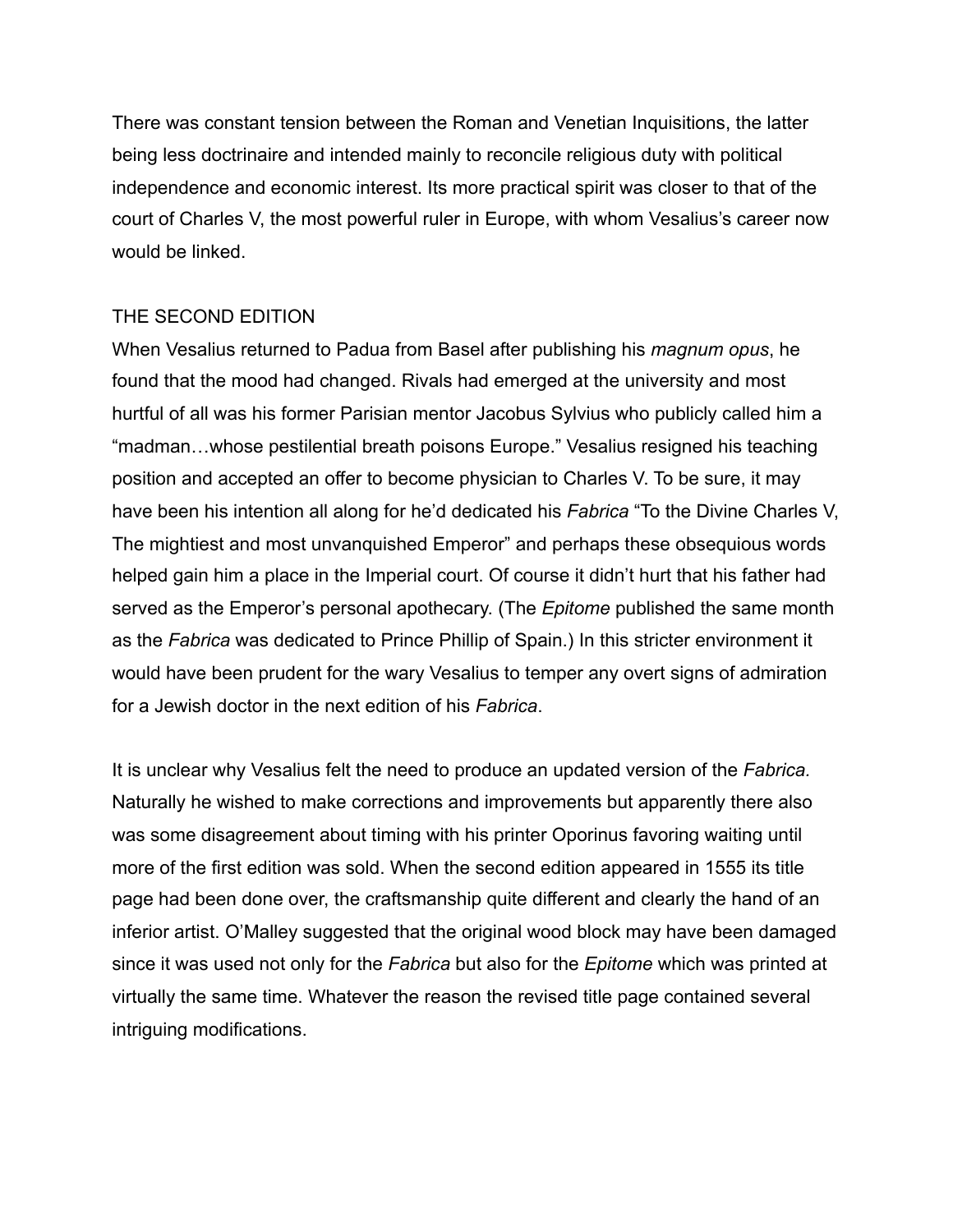In the second edition Vesalius' head and garments appear markedly different, expressions on many of the gawking faces have changed and, perhaps as a concession to the Inquisitors, now the genitals of the corpse are obscured and a nude figure has been clothed. Also there are ominous hints of double meanings – the magisterial staff originally clutched by the skeleton has transformed into a scythe and now the border around the dedication shield is wrapped in ropes and chains. Does the sudden appearance of a ram in the foreground refer symbolically to a familiar medieval iconographic reference to Satan? Or to a scapegoat? It appears as if these newly added images are indicators of deadlier times.

Of course production of such a massive undertaking as the *Fabrica* had to be a joint effort involving anatomist, artist, woodcarver and printer. It was customary for the draughtsman to place the design on wood blocks; then highly skilled craftsmen would cut away the wood to leave the drawn lines projecting in relief. Vesalius was a perfectionist and, no doubt, supervised every phase of the production. The current consensus is that the engraved frontispiece of the first *Fabrica* as well as the portrait of Vesalius probably were done by his countryman Jan Stefan van Kalkar (Calcar) who had joined Titian's Venetian studio in 1536 and had done three drawings for Vesalius's earlier *Tabulae Anatomicae*. However there have been many dissenters.

Professor O'Malley doubted that Kalkar was the primary artist and suggested that TItian himself at least may have consulted on design because of the superb artistry of the first *Fabrica*. Vesalius complained of the enormous financial expense incurred to induce skilled artists to undertake the unpleasant, odoriferous work and the need for him to direct "the eye, hand and the intelligence" of the artist(s). He also remarked on their "obstinacy" and sarcastically considered himself more unfortunate than the criminal whose body he'd been dissecting. All of this suggests that there were more than one artist, but regardless of who illustrated the first edition, even less is known about who did the title page for the second edition. Markedly inferior in technique, it is evident that it was done by the hand of a far less talented artist -- and certainly *not* by Kalcar who had died in the interim in 1547 at age 48.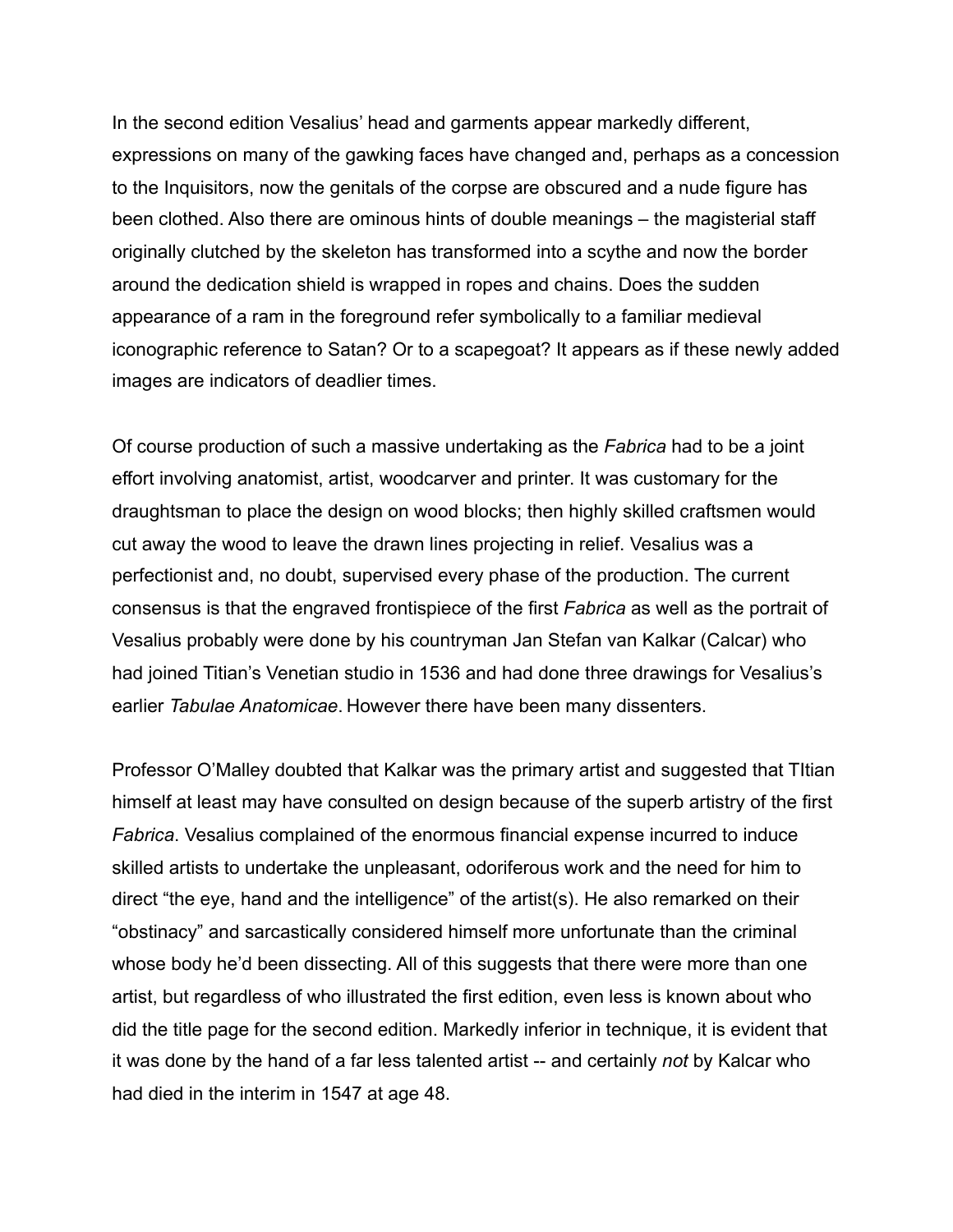In the 1555 version of the *Fabrica* the figure of Lazarus remains in place, albeit looking rather wild-eyed and, for an unknown reason, now his previously raised left hand is hidden from view. Perhaps these were deliberate changes or, more likely, reflected the technique of a different artist. But most important for our purpose is that now in the accompanying text when describing Lazarus de Frigeis, Vesalius dropped the phrase "distinguished Jewish physician" referring to him only as his close friend. (Noted by O'Malley and confirmed by Garrison.) Daring to criticize the immortal Galen was bold enough and perhaps to include anything which might be interpreted as Judaizing could be catastrophic. O'Malley suggested that "improvements" in the 1555 text were intended to get rid of many redundancies, including omission of comments on his personal life and that of his friends. Perhaps so, but as Nutton observed, in the second edition Vesalius removed references to "purposes of the Creator…[which] may hint at the growing religious intolerance at the Imperial court that made problematic any theological utterances unless ecclesiastically sanctioned."

In a letter written to a friend in 1546, Vesalius described how after joining the imperial court, he reacted to criticism by burning his own books:

*When I left Italy to apply myself to the court [of Charles V]…I burned everything, with the intention of restraining myself somewhat in writing. However, I have often regretted the upsurge and have felt sorry for not listening to the advice of my friends, who were present. Although, as far as the notes are concerned, I*  am very much pleased, because even if they would still be in my possession I *would not feel tempted to publish them, as I can easily foresee that they would make each and every one my enemy…I have since repented more than once of my impatience, and regretted that I did not take the advice of the friends who were then with me.* 

Stephen Joffe suggests that this impetuous gesture was "the defining turning point of Vesalius's life." Just when he'd achieved the pinnacle of professional achievement he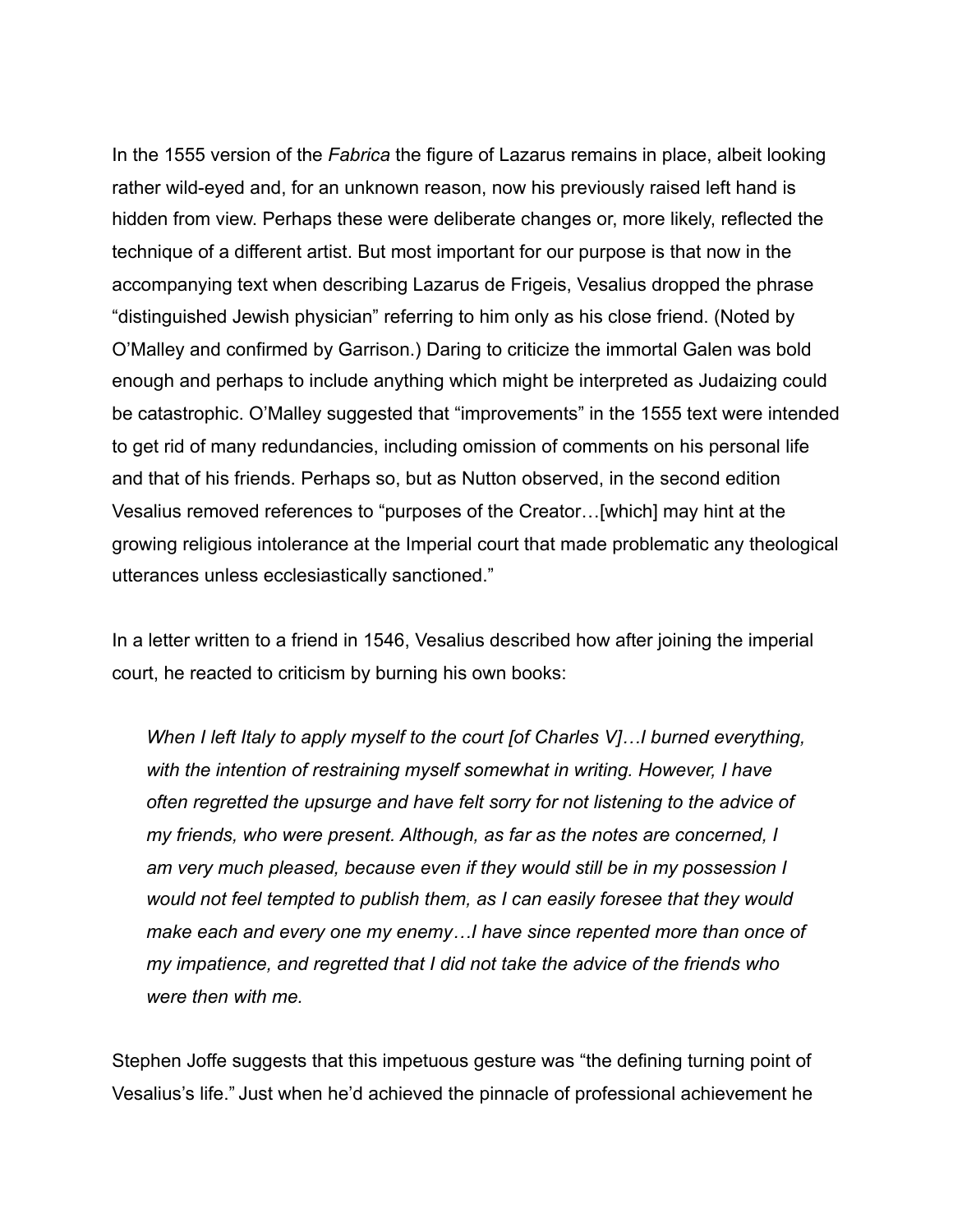threw it away, settling for a position in the imperial service which reduced him to being a military surgeon, destroying his identity as a scholar and losing his intellectual freedom.

*Unable to cope with the reality of receiving exactly what he had to leave behind not only his academic life but also his own awaiting potential, Vesalius was overcome with madness and grief, causing him to throw his precious notes, labored drawings and treasured books into the fire. Understanding fully that his life [no] longer was his own, but someone else's. Vesalius surrendered that part of himself that he most identified with, and effectively killed it. By burning his work, Vesalius destroyed his identity as a scholar and an anatomist and assuming the role of tragic hero, was forced to reconcile with the impossible reality that he had turned away from his own destiny.* 

From this rash act it is clear that young Vesalius had a keen sense of what was politically correct and it would not be surprising if he might "restrain" himself when describing his Jewish friend in the second edition. Nutton remarked that deletions may be as significant about an author as his additions, "It is not always easy to see why some passages have been left out, when others of a similar nature have been left in." Certainly in the overheated climate of the period discretion was the better part of valor; yet, as O'Malley noted, "the fact that Lazarus was mentioned at all in the later edition is fairly good-evidence, according to the practice of Vesalius, that he [Lazarus] was still alive and the two men were on amiable terms."

Of itself, that would seem remarkable since the shift in religious attitudes toward stricter orthodoxy made the outlook dire for anyone who publicly said, wrote or did anything which might be construed as heretical. But there was a perfectly reasonable alternative explanation for the deletion, for by the time that the second edition was written Lazarus, now Giovanni, no longer was Jewish! He'd converted sometime in 1549, six years after the first edition of the *Fabrica* appeared and at about the same time that Vesalius was beginning to work on a second edition. But by now Vesalius was off with the imperial court in northern Europe and may not even have known what had happened to his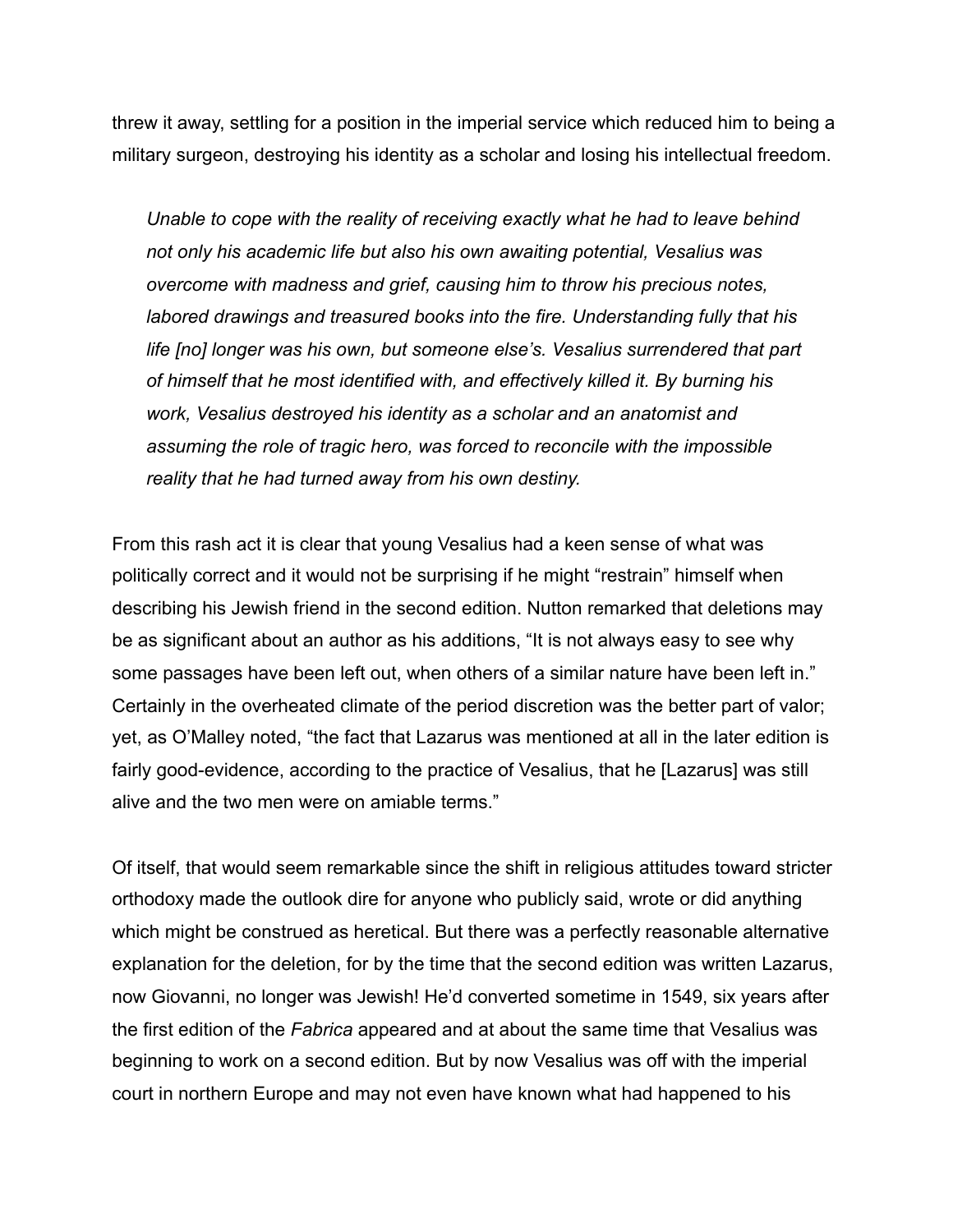friend. When Philip II and his court moved to Madrid, Vesalius moved with them, never again to return for long to Italy nor to his homeland – and now things became much worse. As described by James Ball,

*The hand of the Church was heavy on the land; the dagger of the Inquisition was stabbing at all mental life, and its torch was a sterilizing flame sweeping all intellectual activity. The pursuit of knowledge had become a crime and to search with the scalpel was accounted sacrilege.* 

There was no opportunity to perform a dissection nor even obtain a skull and jealous Spanish court physicians were hostile. It was rumored that Vesalius had mistakenly started dissecting a still living patient. Historians have refuted this story and whatever the true reason, the by now fifty year old court physician felt the need to leave Spain. As is well known, except for the details, in 1564 Vesalius sailed to the Holy Land on what was described as a "pilgrimage" – some suggested that it was penance. On the stormy return trip his ship may have been damaged and he was cast ashore on the Greek isle of Zante where he died, some historians suggest as a result of scurvy, and was buried in an unmarked grave.

## WHAT KIND OF MAN WAS VESALIUS?

Historians have employed numerous adjectives to describe the anatomist's temperament: choleric, impetuous, disputatious, cocksure, extroverted, sarcastic, wrathful, schizoid, taciturn, melancholy, avaricious, having an artistic temperament. A provocative (but unsigned) essay *Vesalius the Man* argued that "except for the glorious *Fabrica* and *Epitome* nothing by Vesalius would be any loss to science."

*There is the problem. Why was the unique genius of the man fertile only for three or four years? How came it that the greatest exponent of science of his century abandoned his career for a place at court? What sort of character can we descry through the fog of eulogy and legend and sheer hero worship? He was clearly not a man of many friends….He had some repellant*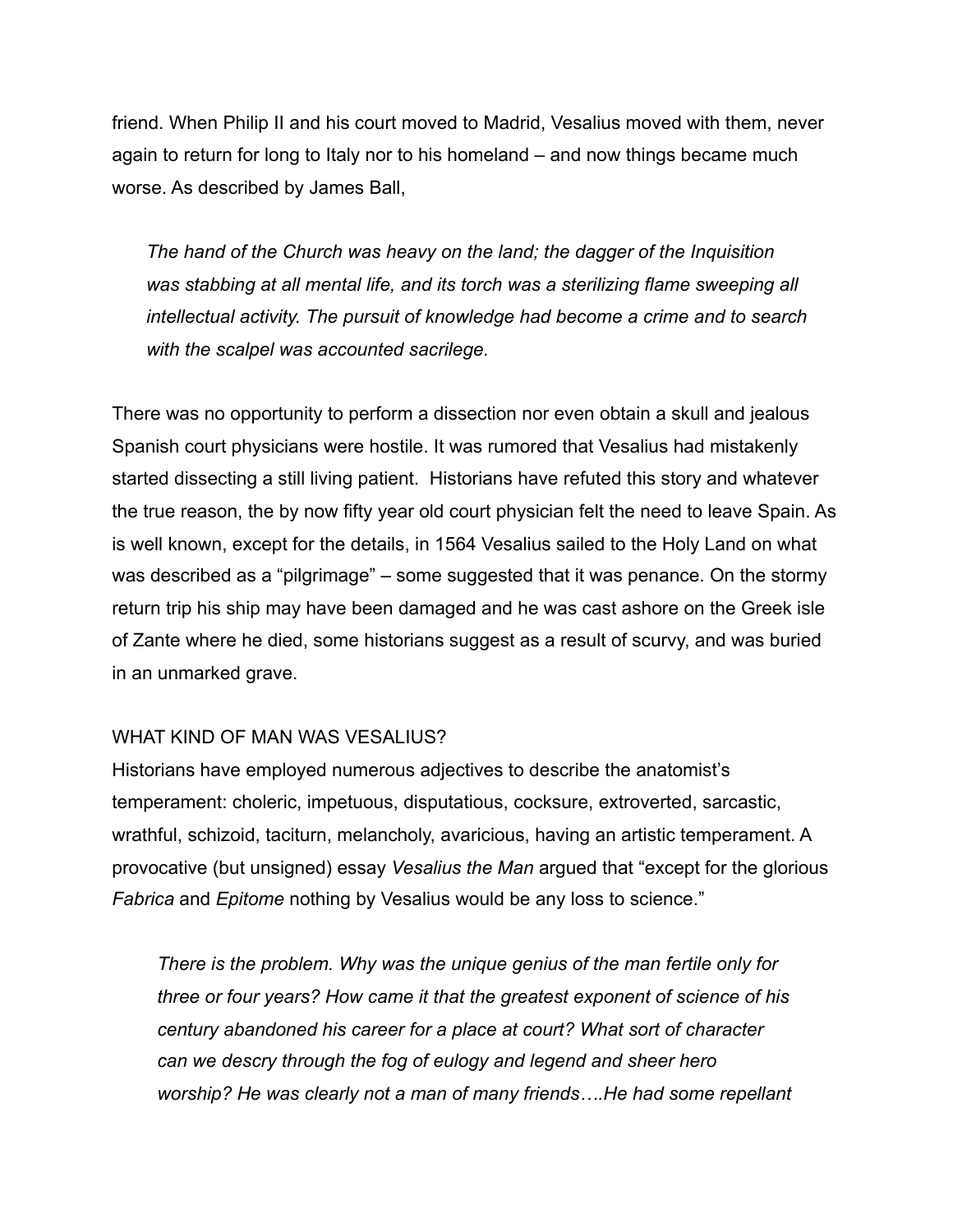*traits; in his later years he was secretive and eccentric and may even have been semi-insane. He was certainly vain and boastful, and as a writer had most of the faults of the humanists and few of their virtues. His worst feature, perhaps, came out in his ambition for he abandoned, as have many a great scientific career, for the measly reflected glamour of a life at court.*

His former mentor Sylvius had called Vesalius "a ridiculous madman" for daring to criticize the immortal Galen. Historian Stephen Joffe also referred to him as a madman suffering an identity crisis who rashly burned his works in a selfdestructive act. So we have the parallel ironies of Vesalius burning his own books when he joined the Imperial court and Lazarus burning Jewish holy books when he converted to the Christian faith.

#### WAS THERE A JEWISH CONNECTION?

Andreas Vesalius' Christian identity was secure. Nevertheless, during Inquisition times suspicions were rife of any taint of Jewish blood. According to his own writing, Vesalius' Flemish roots, mostly from Wesel in Cleves, dated back at least to the early 15th century; three generations of his ancestors were court physicians and his father was chief apothecary for Charles V. Such *bona fides* didn't guarantee that lurking somewhere in a family's history there might have been a Jewish connection but in the case of Andreas Vesalius there is absolutely no such evidence, his sympathetic reference to his friend Lazarus notwithstanding.

Nevertheless, two of Vesalius' medical contemporaries had post-mortem surprises. In 1553 Michael Servetus (a.k.a. Villeneuve), who had been a fellow student of Vesalius in Paris, was burned at the stake in Geneva for his public stance against Calvinism and later, for good measure, was burned again in effigy by the Catholic Inquisition. More than four centuries later modern scholarship proved that Servetus was descended on his mother's side from a prominent Jewish family of Aragon. Similarly, the corpse of the famous Portuguese *converso* Garcia d'Orta (1501-1568) was exhumed twelve years after his natural death in Goa when a relative confessed under torture to continued